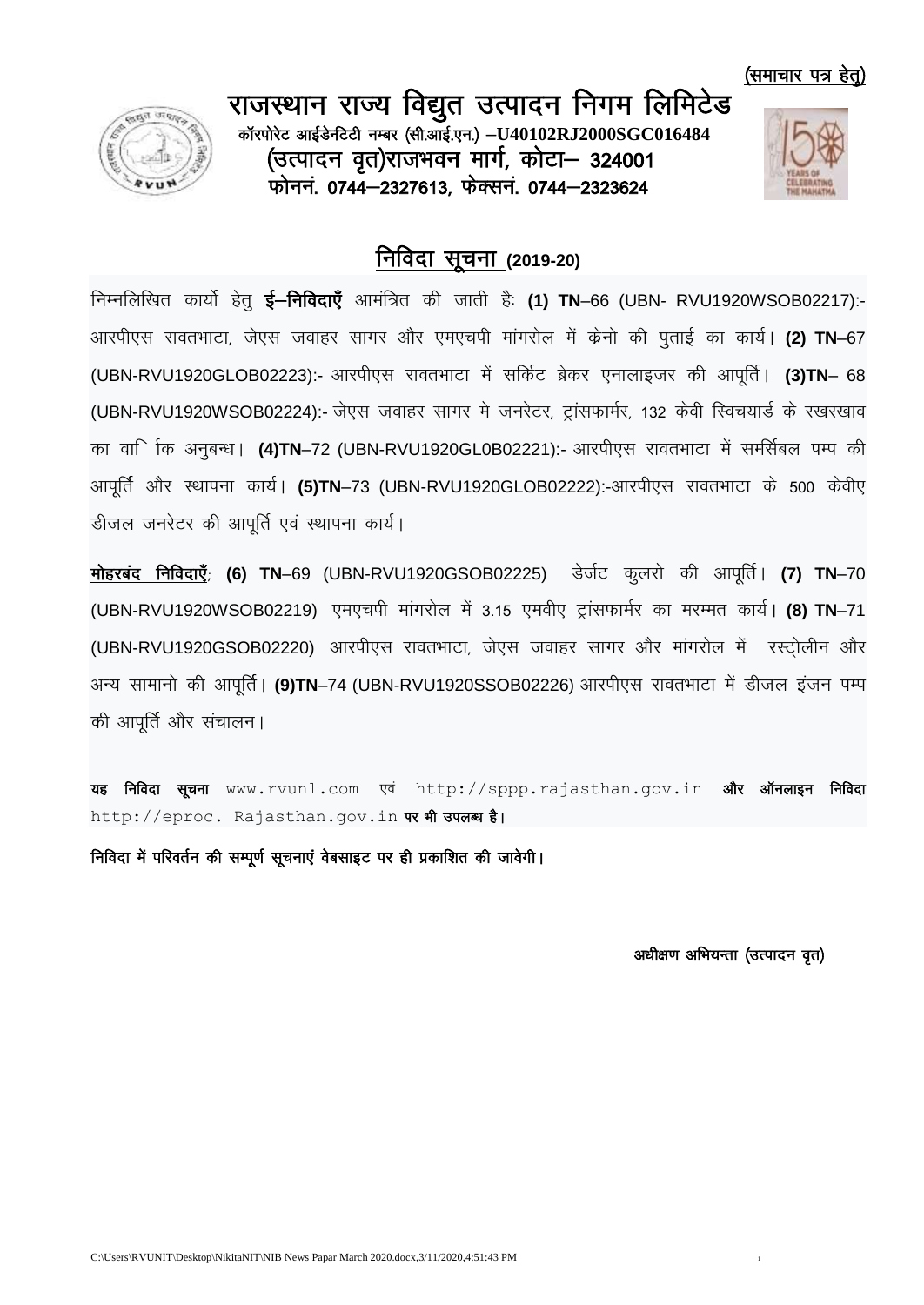### **(For website)**



## RAJASTHAN RAJYA VIDYUT UTPADAN NIGAM LTD.

(A Government of Rajasthan undertaking) Corporate Identity Number (CIN)-U40102RJ2000SGC016484 Office of the Superintending Engineer (Generation Circle) Raj Bhawan Road, Nayapura, Kota-324001. (Rajasthan) **Email: se.gen.kota.@rrvun.com**



## **NOTICE INVITING E-TENDER**

Superintending Engineer (Gen.), Kota on behalf of Rajasthan Rajya Vidyut Utpadan Nigam Ltd. invites online tender for e-procurement through website http://eproc.rajasthan.gov.in from bidders of following works. Details of tender and qualifying requirement are available on departmental website www.rvunl.comand tender can be downloaded / submitted on e-procurement website [http://eproc.rajasthan.gov.in](http://eproc.rajasthan.gov.in/)

| NIT No.               | Particulars.                                                                                                                                                                                                                                                        | Estimated<br>cost | Tender<br>cost | Earnest<br>Money | RISL<br>Tender<br>processi<br>ng fee |
|-----------------------|---------------------------------------------------------------------------------------------------------------------------------------------------------------------------------------------------------------------------------------------------------------------|-------------------|----------------|------------------|--------------------------------------|
| NIT No.<br>67/2019-20 | Supply of Circuit breaker operational analyzer with<br><b>DCRM</b><br>Facility for RPS<br>Power<br>Station,<br>Rawatbhata.                                                                                                                                          | 18.67 Lac         | $590/-$        | 37400/-          | $500/-$                              |
| NIT No.<br>68/2019-20 | for<br>Routine<br>/Preventive/<br>Annual<br>contract<br>Breakdown & Annual<br>Maintenance works of<br>Generators, Transformers, 132 KV Switchyard,<br>Protection System and associated equipments of<br>3x33 MW Jawahar Sagar Hydro Power Station<br>(Bundi).       | 13,70,597/-       | 590/-          | 27400/-          | $500/-$                              |
| NIT No.<br>72/2019-20 | Supply installation, testing & commissioning of<br>two nos. 50 HP Submersible pump set along with<br>control panel, discharge pipe of 45 mtr length<br>(around) & 150 NB NRV for de-watering of main<br>underground sump of RPS Hydel Power Station,<br>Rawatbhata. | 27,40,000/-       | $590/-$        | 54800/-          | $500/-$                              |
| NIT No.<br>73/2019-20 | Supply , installation, testing & commissioning<br>of<br>one 500KVA Diesel Generator set for Auxiliary<br>supply at RPS Power Station, Rawatbhata.                                                                                                                   | 30, 13, 983/-     | $590/-$        | 60000/-          | $500/-$                              |

#### **TENDER EVENT**

| Sr. No.      | SCHEDULE OF DATE & TIME                                                                                                                                                                                                                                              | <b>DATE</b> | TIME       |
|--------------|----------------------------------------------------------------------------------------------------------------------------------------------------------------------------------------------------------------------------------------------------------------------|-------------|------------|
| $\mathsf{A}$ | Start Date& Time for Downloading the TENDER DOCUMENTS.                                                                                                                                                                                                               | 14.03.2020  | 11.00 Hrs. |
| B            | Start Date& Time for ONLINESUBMISSION OF TENDER                                                                                                                                                                                                                      | 14.03.2020  | 11.00 Hrs. |
| C            | Last Date& Time for Downloading the TENDER DOCUMENTS                                                                                                                                                                                                                 | 30.03.2020  | 15.00 Hrs. |
| D.           | Last Date & Time for ONLINE SUBMISSION OF TENDER                                                                                                                                                                                                                     | 30.03.2020  | 15.00 Hrs. |
| E.           | LAST DATE FOR INTIMATION OF UTR FOR TOTAL AMOUNT<br>DEPOSITED AGAINST EMD, BID COST AND BID PROCESSING FEE<br>THROUGH E-MAIL/ IN PERSON/ BY POST ALONG WITH BID<br>APPLICATION FORM AS ATTACHED WITH BID DOCUMENT IN THE<br>OFFICE OF SE(GEN), RAJ BHAWAN ROAD KOTA. | 30.03.2020  | 15.00 Hrs. |
| F.           | Date and time & Place for online opening of Technical Bid (In the office of<br>SE (Gen.), RRVUNL, Kota).                                                                                                                                                             | 01.04.2020  | 15.00 Hrs. |

#### **Note:-**

- 1. All bidders are mandated to get enrolled on the e-procurement portal http://eproc.rajasthan.gov.in in order to download the tender documents & other particulars in the subsequent bidding process.
- 2. The tenderer shall deposit the tender processing fee and EMD through online mode only as per tender documents and tender application Form must be submitted in the office of the Superintending Engineer (Gen.), RRVUNL, R.B. Road, Kota.
- 3. Any Corrigendum/amendment, if any will be issued on [http://eproc.rajasthan.gov.in,](http://eproc.rajasthan.gov.in/) www.energy.rajasthan.gov.in/rvunl and http://sppp.rajasthan.gov.in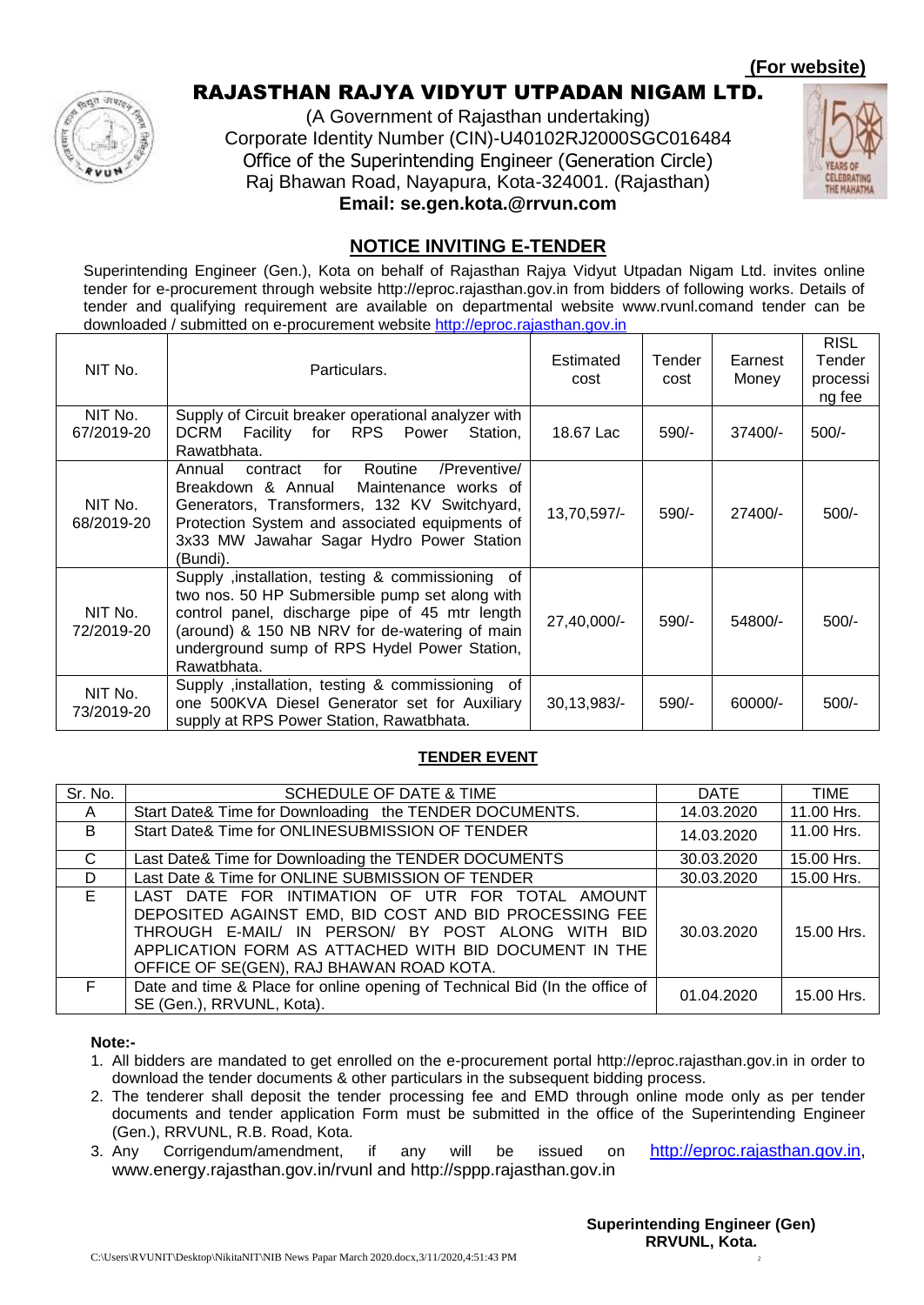

# RAJASTHAN RAJYA VIDYUT UTPADAN NIGAM LTD.

(A Government of Rajasthan undertaking) Corporate Identity Number (CIN)-U40102RJ2000SGC016484 Office of the Superintending Engineer (Generation Circle) Raj Bhawan Road, Nayapura, Kota-324001. (Rajasthan)



### *: NOTICE INVITING TENDERS:*

Sealed Tenders are invited from reputed/ experienced/authorized tenderers for the supply of the following materials / works. The tenders must reach in this office up to 3.00 P.M. on the date given as under and bids will be opened on the date at 3.30 P.M. given as under in the presence of such tenderers who wish to be present.

The tenderer deposit all payments (EMD/Tender cost) through online mode only (Account detail mention in tender documents) and all documents submitted in the office of the Superintending Engineer (Gen.), RRVUNL, R.B. Road, Kota upto Scheduled last date & time.

| NIT No.               | Particulars.                                                                                                                                                                                                             | <b>Estimated</b><br>cost Rs. | <b>Tende</b><br>r<br>cost<br>Rs. | <b>Earnest</b><br>Money<br>Rs. | Last Date of<br>receiving<br>tender | Date of<br>opening |
|-----------------------|--------------------------------------------------------------------------------------------------------------------------------------------------------------------------------------------------------------------------|------------------------------|----------------------------------|--------------------------------|-------------------------------------|--------------------|
| NIT No.<br>70/2019-20 | Reconditioning of 3.15<br>MVA.<br>KV/<br>33KV<br>3.3 <sub>2</sub><br>Power<br>transformer at MHP, Mangrol<br>Distt. Baran (Rajasthan).                                                                                   | $2.5$ Lac                    | $236/-$                          | $5000/-$                       | 26.03.2020                          | 28.03.2020         |
| 71/2019-20            | Rust cleaner<br>Supply of<br>and<br>lubricating agent and<br>other<br>items for RPS PS Rawatbhata/<br><b>JSPS</b><br>Jawahar<br>Sagar/<br>MHP, Mangrol                                                                   | 3.86 Lac                     | $236/-$                          | 7700/-                         | 26.03.2020                          | 28.03.2020         |
| 74/2019-20            | Diesel<br>Hiring<br>of<br>operated<br>dewatering pump sets of 15HP<br>along with control panel &<br>discharge pipe of 40mtr length<br>(for each pump) for de-watering<br>work at RPS Hydel Power<br>Station, Rawatbhata. | 2,77,980/-                   | $236/-$                          | $5600/-$                       | 26.03.2020                          | 28.03.2020         |

Details are available at http://sppp.rajasthan.gov.in and [www.rvunl.com.](http://www.rvunl.com/)

Any information regarding extension of bid opening will be floated on website www.rvunl.comand http://sppp.rajasthan.gov only.

> **Superintending Engineer (Gen) RRVUNL, Kota.**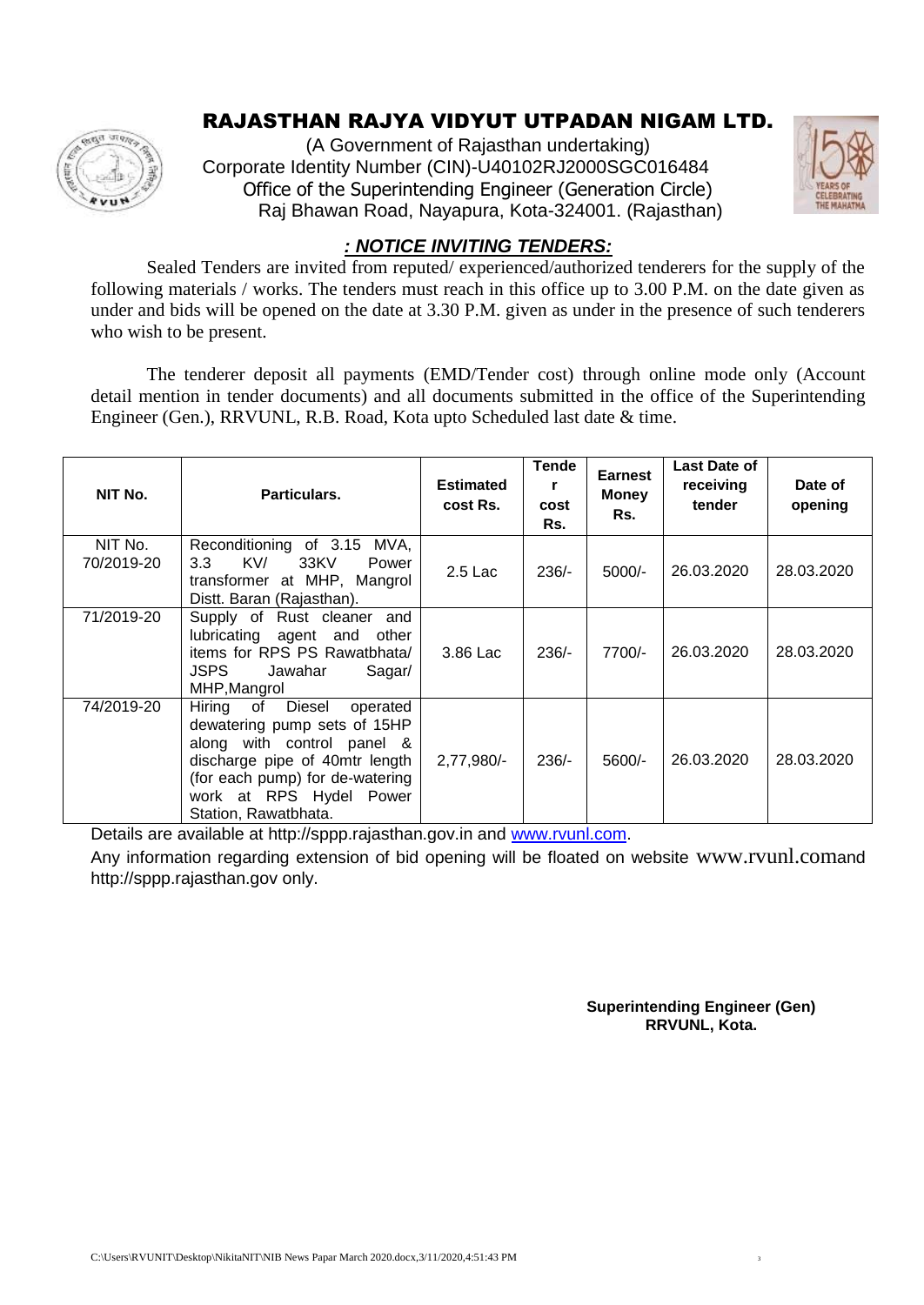#### **(For website)**

## RAJASTHAN RAJYA VIDYUT UTPADAN NIGAM LTD.



(A Government of Rajasthan undertaking) Corporate Identity Number (CIN)-U40102RJ2000SGC016484 Office of the Superintending Engineer (Generation Circle) Raj Bhawan Road, Nayapura, Kota-324001. (Rajasthan) **Email: se.gen.kota.@rrvun.com**



### **NOTICE INVITING E-TENDER**

Superintending Engineer (Gen.), Kota on behalf of Rajasthan Rajya Vidyut Utpadan Nigam Ltd. invites online tender for e-procurement through website http://eproc.rajasthan.gov.in from bidders of following works. Details of tender and qualifying requirement are available on departmental website www.rvunl.comand tender can be downloaded / submitted on e-procurement website [http://eproc.rajasthan.gov.in](http://eproc.rajasthan.gov.in/)

| NIT No.               | Particulars.                                                                                                                                                                     | Estimated<br>cost | Tender<br>cost | Earnest<br>Money | <b>RISL</b><br>Tender<br>processi<br>ng fee |
|-----------------------|----------------------------------------------------------------------------------------------------------------------------------------------------------------------------------|-------------------|----------------|------------------|---------------------------------------------|
| NIT No.<br>66/2019-20 | Contract for Painting of Penstock, Draft Tube and<br>EOT Cranes at Hydro Power Stations, JS PS-<br>Jawahar Sagar, Bundi, RPS PS-Rawatbhata,<br>Chittorgarh & MHP-Mangrol, Baran. | 9.02 Lac          | $236/$ -       | 18,000/-         | $500/-$                                     |

#### **TENDER EVENT**

| Sr. No.      | SCHEDULE OF DATE & TIME                                                                                                                                                                                                                                              | <b>DATE</b> | <b>TIME</b> |
|--------------|----------------------------------------------------------------------------------------------------------------------------------------------------------------------------------------------------------------------------------------------------------------------|-------------|-------------|
| A            | Start Date& Time for Downloading the TENDER DOCUMENTS.                                                                                                                                                                                                               | 17.03.2020  | 11.00 Hrs.  |
| B            | Start Date& Time for ONLINESUBMISSION OF TENDER                                                                                                                                                                                                                      | 17.03.2020  | 13.00 Hrs.  |
| $\mathsf{C}$ | Last Date& Time for Downloading the TENDER DOCUMENTS                                                                                                                                                                                                                 | 30.03.2020  | 15.00 Hrs.  |
| D            | Last Date & Time for ONLINE SUBMISSION OF TENDER                                                                                                                                                                                                                     | 30.03.2020  | 15.00 Hrs.  |
| E.           | LAST DATE FOR INTIMATION OF UTR FOR TOTAL AMOUNT<br>DEPOSITED AGAINST EMD, BID COST AND BID PROCESSING FEE<br>THROUGH E-MAIL/ IN PERSON/ BY POST ALONG WITH BID<br>APPLICATION FORM AS ATTACHED WITH BID DOCUMENT IN THE<br>OFFICE OF SE(GEN), RAJ BHAWAN ROAD KOTA. | 30.03.2020  | 15.00 Hrs.  |
| F.           | Date and time & Place for online opening of Technical Bid (In the office of<br>SE (Gen.), RRVUNL, Kota).                                                                                                                                                             | 01.04.2020  | 15.00 Hrs.  |

**Note:-**

- 1. All bidders are mandated to get enrolled on the e-procurement portal http://eproc.rajasthan.gov.in in order to download the tender documents & other particulars in the subsequent bidding process.
- 2. The tenderer shall deposit the tender processing fee and EMD through online mode only as per tender documents and tender application Form must be submitted in the office of the Superintending Engineer (Gen.), RRVUNL, R.B. Road, Kota.
- 3. Any Corrigendum/amendment, if any will be issued on [http://eproc.rajasthan.gov.in,](http://eproc.rajasthan.gov.in/) www.energy.rajasthan.gov.in/rvunl and http://sppp.rajasthan.gov.in

**Superintending Engineer (Gen) RRVUNL, Kota.**